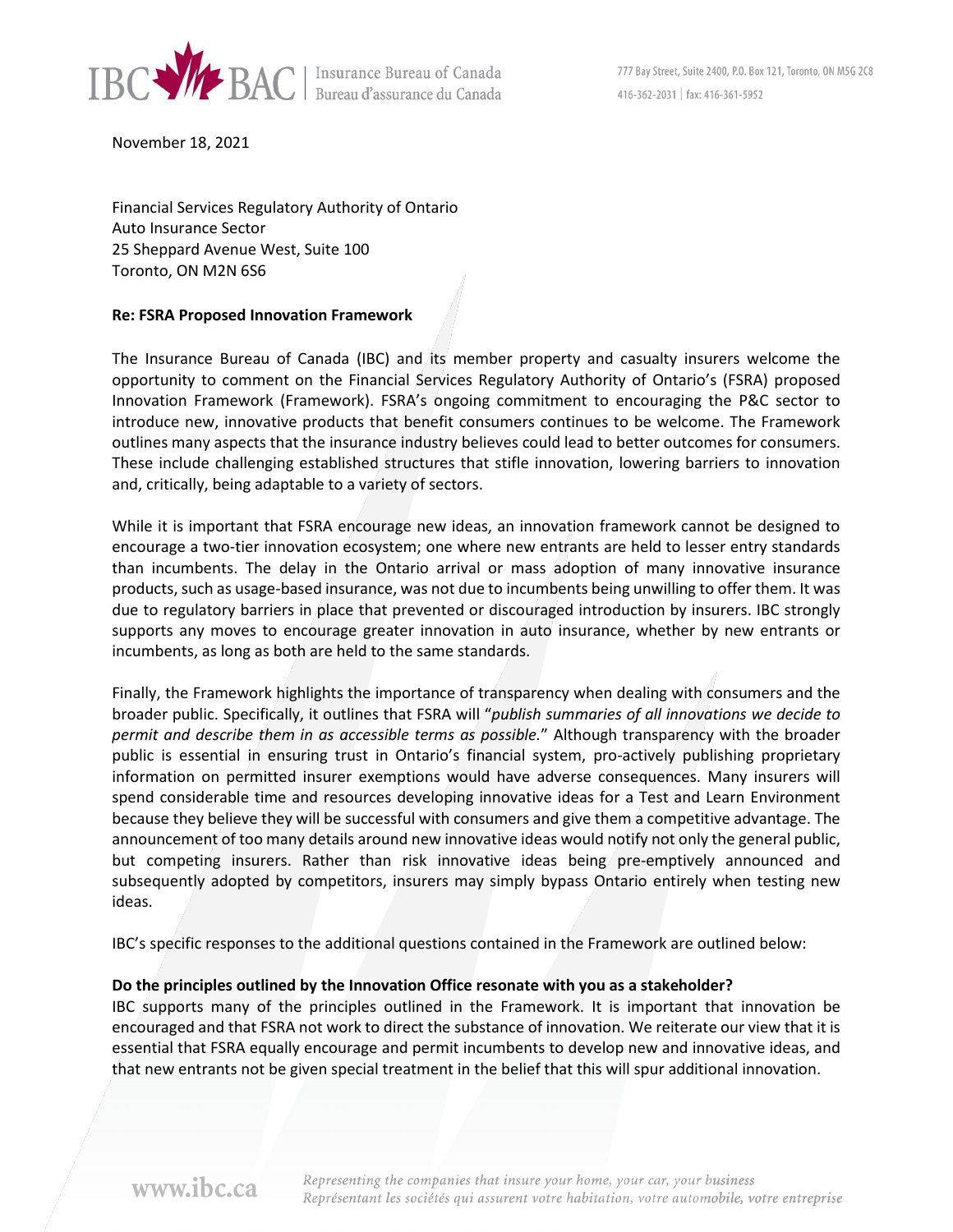## **How would you define FSRA creating meaningful and positive impact to enable responsible innovation in the sectors?**

We encourage FSRA to be open to as many new ideas as possible. Many innovative insurance concepts, such as usage-based insurance, largely gained popularity outside Canada before they were adopted in Canada because it was easier for insurers to introduce these products in other jurisdictions. We believe that when FSRA evaluates its role in the success of its Framework, a key metric of success will be how often insurers bring forward innovative ideas to participate in a TLE.

### *What role do the sectors want to see FSRA play in facilitating innovation?*

The guiding principles outlined in the Framework correctly note that FSRA should not direct the substance of innovation. Instead, it should facilitate a straightforward process for insurers to introduce new innovative ideas while also ensuring consumer protection. Individuals at FSRA must also be comfortable with the reality that new, innovative ideas often lack actuarial data, but that this is a necessary step towards introducing new products for consumers.

Furthermore, as the gatekeeper of which innovative ideas are ultimately approved, FSRA will have a firsthand account of the resulting consumer benefits. For this reason, we encourage FSRA to be open in the future with the government about the consumer benefits that could accrue if the scope of the Regulatory Sandbox were to be expanded to include the insurance product and rate regulation.

## *What are your most relevant touchpoints with FSRA on new opportunities and what can be improved? What is your preferred 'point of entry' when bringing innovation ideas to FSRA?*

We believe that insurers themselves are in the best position to answer these questions. Regardless of which point of entry insurers prefer, we recommend that FSRA be open to different points of entry. Each insurer has a different business model. It is critical that FSRA give equal priority to new, innovative ideas regardless of which point of entry they come through.

# *Do you see any gaps in our Innovation Process in the development of an innovation opportunity?*

The Framework proposes an Innovation Process to 'deliver innovation', and that innovative opportunities will be 'assessed, prioritized and selected based on established criteria.' It is critical that FSRA design a system where innovation is delivered by insurers themselves. The language used in the proposed Innovation Process suggests that FSRA may only permit a set number of innovative ideas to proceed to the testing phase, rather than permitting all innovative ideas that meet established criteria to proceed.

IBC recommends that FSRA permit all innovative ideas that meet its thresholds to proceed to a testing phase, and that as long as insurers are abiding by the necessary rules and regulations. FSRA should not be responsible for determining which ideas are better than others.

### *How useful is the intake questionnaire?*

We support FSRA's decision to develop a standard questionnaire. We would request that FSRA ensure that all necessary information be included on the questionnaire, and not go back and ask insurers for additional information. Requesting follow-up information that was not originally requested will slow the process down and reduce the amount of new innovative projects available to consumers.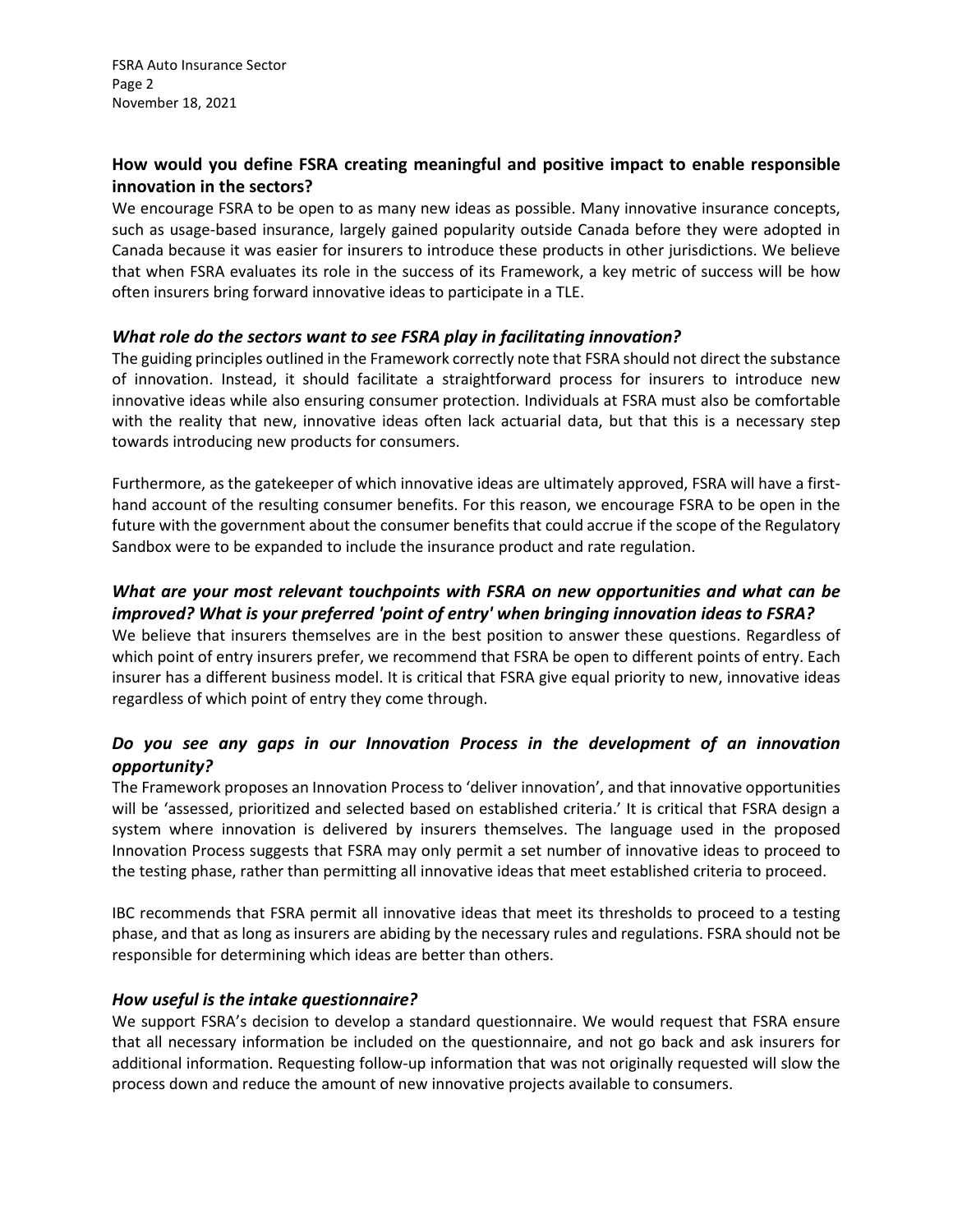FSRA Auto Insurance Sector Page 3 November 18, 2021

### *How can we successfully appraise and manage risks from innovation?*

It is important to maintain an open dialogue with insurers around the risks from innovation. Like with any new product or service, the majority of consumers will likely be happy with their decision, though some will not be. Those consumers that are not satisfied maintain the ability to shop around in a competitive auto insurance market. For this reason, it is critical that FSRA not interpret the existence of a small number of unhappy consumers as a sign that a particular innovation has been unsuccessful. We recommend that if FSRA has concerns with certain risks related to a specific innovative product or service, it speak with the relevant insurer directly before taking any unilateral action to address those perceived risks.

## *What are some of the critical innovation opportunities you see in your sectors and where do you see barriers to enabling these innovations?*

The Regulatory Sandbox is a good initiative on the part of both the government and FSRA that should lead to more positive outcomes. Several sections of the Sandbox, such as permitting greater use of rebating and incentives could result in near-term benefits for consumers and have the potential to reshape the auto insurance landscape.

While these sections should improve the environment for consumers, the scope of innovation remains relatively narrow, particularly in comparison to much of the United States and Europe where innovation is more widely permitted. The current Framework is drawn as to exclude the product itself, which is an area badly in need of reform. We recommend that FSRA maintain an open dialogue with both insurers and the government in regards to the eventual expansion of the Regulatory Sandbox. Expanding the Regulatory Sandbox to include aspects such as the product and rate regulation have the potential to greatly improve the insurance experience for consumers.

## *Do you see any roadblocks to innovators being inclined towards and comfortable with participating in FSRA TLEs?*

The proposed Framework will lead to insurers bringing many types of innovations to FSRA for approval. Some of these will be large, having required considerable insurer time and resources to develop, while others will be fairly straightforward, having already been common in other jurisdictions. If the process for approving relatively simple innovations is too time-consuming or resource-intensive, it could dissuade insurers from bringing them to FSRA for approval. Accordingly, we recommend that FSRA be open to adjusting the intake and approval process depending on the size and scope of the proposed innovation.

Finally, we reiterate our position that one of the largest roadblocks – if not the largest – to insurers being inclined towards and comfortable with participating in a TLE is the amount of proprietary information that FSRA proactively publishes. While transparency is important, publishing insurer proposals threatens to dissuade them from participating. Rather than risk other insurers having access to proprietary information, some insurers may decide to bypass Ontario entirely and introduce new products or services in other North American jurisdictions that do not publish such information. This would be a loss for Ontario consumers, who would face delays in being able access these new innovations.

### *Is the proposed fee structure for participation in the TLEs fair?*

We support the proposed fee structure, in particular that unregulated entities pay application fees in relation to FSRA's required resources. At the same time, it is important that unregulated entity proposals not utilize so many of FSRA's resources that it threatens FSRA's ability to fulfil its role with regulated entities.